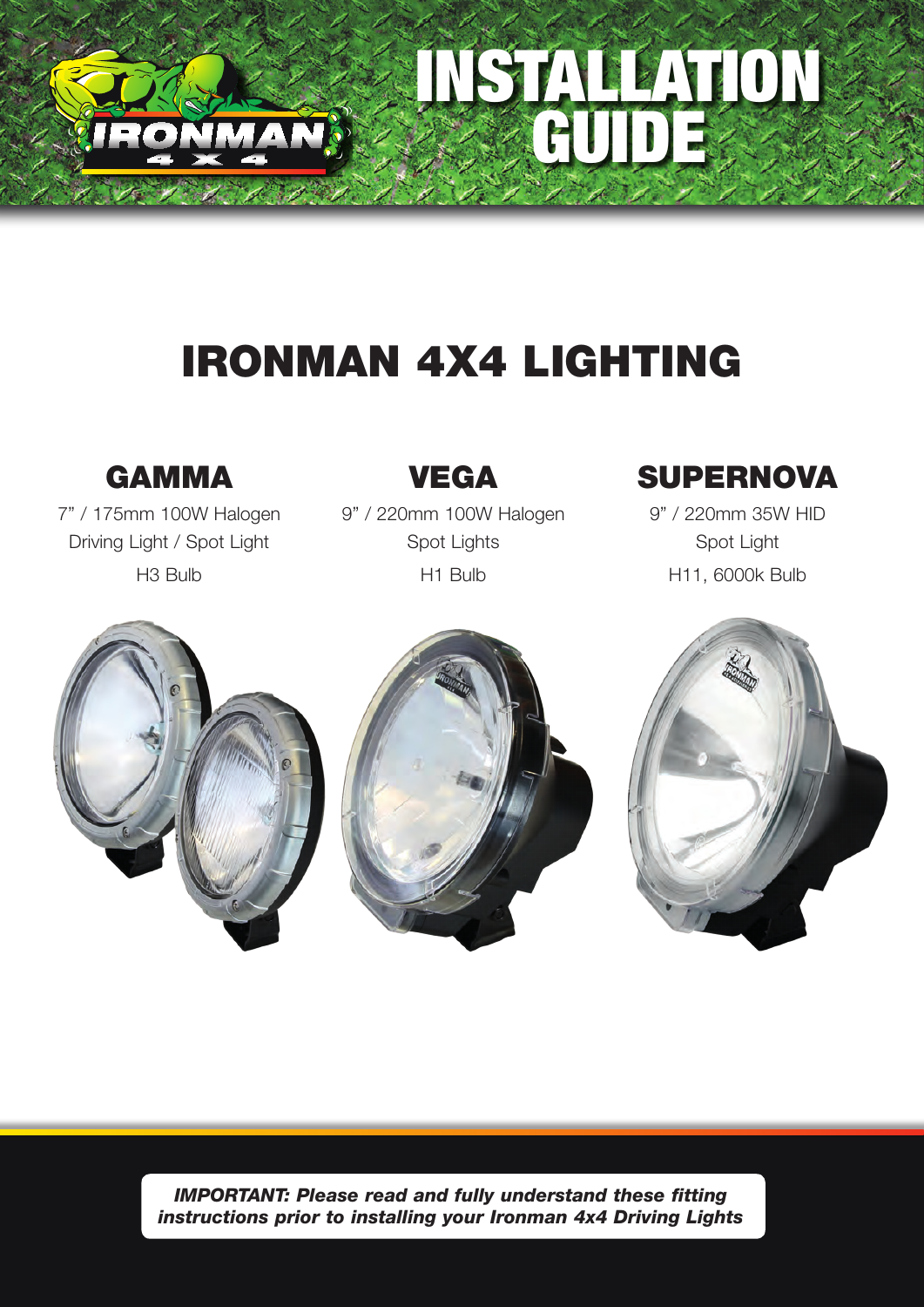#### **Mounting**

Consult your local and state regulations regarding minimum and maximum mounting height above the ground, or specific requirements. Mount both of the lamps at the same height. Nudge bars, light bars and bull bars make excellent mounting platforms. Position the lamps at an equal distance from the centre of the vehicle. Make sure the driving lights do not restrict airflow to the radiator or obstruct the headlights, turn signals, or parker lights.

#### Installation

Using a test light, locate your vehicle's high beam circuit. Most vehicles use a positive switching system for high beam, but others such as some Toyotas use a negative switching system. This can be checked at the back of the headlight or at the headlight switch loom.

To check for *positive switching* connect the test light to an earth and check for a positive wire that only has power when high beam is switched on.

To check for *negative switching* connect the test light to a positive power supply and check for a wire that only has an earth when high beam is switched on.

Once this has been established refer to the relevant wiring diagram.

#### Positive Switching

- 1. Find a sheltered location in engine bay to mount relay away from extreme heat sources and moving parts. Relay must always be mounted in an upright position.
- 2. Connect a 4mm wire from terminal 86 on relay to a good earth.
- 3. Connect a 5mm wire from terminal 87 to positive wires on driving lights.
- 4. Connect 5mm wires from driving lights to a good earth (preferably to battery).
- 5. Find a convenient position on dash board to mount driving light switch.
- 6. Connect 3mm wire from ground terminal on switch to a good earth.
- 7. Connect 3mm wire from power terminal on switch to high beam wire on vehicle.
- 8. Run 3mm wire from load terminal on switch through the fire wall to the terminal 85 on relay.
- 9. Connect a 5mm wire via a fuse from terminal 30 on relay to positive battery terminal.

#### Positive Switching